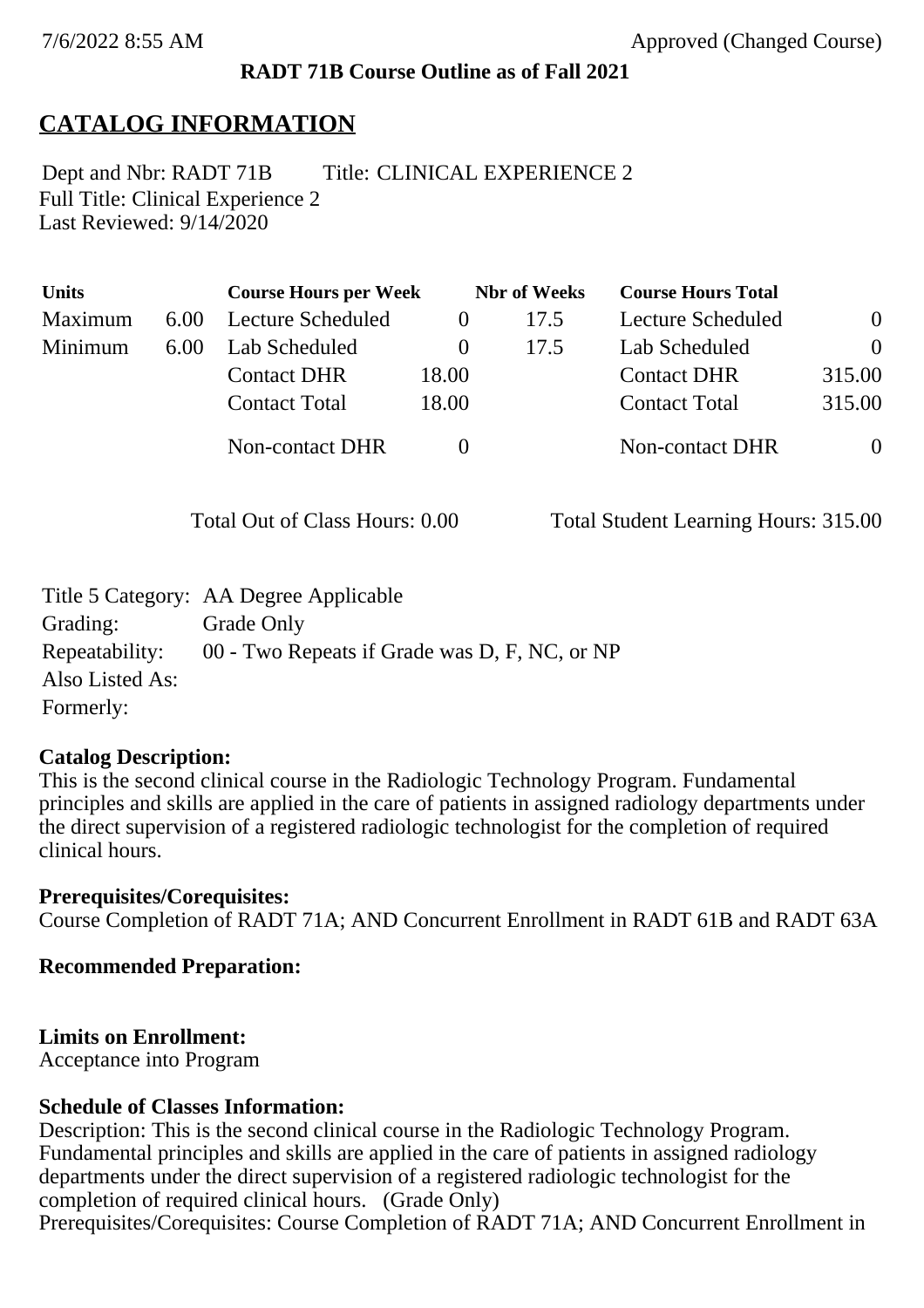# **ARTICULATION, MAJOR, and CERTIFICATION INFORMATION:**

| <b>AS Degree:</b><br><b>CSU GE:</b> | Area<br><b>Transfer Area</b>                 |            |           | Effective:<br>Effective: | Inactive:<br>Inactive: |
|-------------------------------------|----------------------------------------------|------------|-----------|--------------------------|------------------------|
| <b>IGETC:</b>                       | <b>Transfer Area</b>                         |            |           | Effective:               | Inactive:              |
|                                     | <b>CSU Transfer:</b> Transferable Effective: |            | Fall 2016 | Inactive:                |                        |
| <b>UC</b> Transfer:                 |                                              | Effective: |           | Inactive:                |                        |

**CID:**

## **Certificate/Major Applicable:**

[Both Certificate and Major Applicable](SR_ClassCheck.aspx?CourseKey=RADT71B)

# **COURSE CONTENT**

### **Student Learning Outcomes:**

Upon completion of the course, students will be able to:

1. Operate radiographic imaging equipment including fluoroscopy, and position patients to perform radiographic examinations and procedures with minimum radiation exposure for the patient, self, and others.

## **Objectives:**

Upon completion of this course, students will be able to:

1. Apply theoretical knowledge base, including physiological, pathophysiological, psychological, and social concepts, in providing care.

2. Analyze patient care situations and apply appropriate care processes when assessing/gathering data related to patients' physical and mental conditions.

3. Analyze patient care situations and apply appropriate care processes when collaborating with radiologic technologists and physicians for imaging purposes.

4. Communicate effectively in interactions with the health care team, and with patients and their families.

5. Perform basic tasks expected of a radiologic technologist as a collaborating member of a multidisciplinary health care team.

6. Demonstrate critical thinking behaviors in planning and implementing patient care and imaging protocols.

# **Topics and Scope:**

I. Orientation to clinical settings

- A. Physical environment
- B. Fire, safety, disaster protocols, emergency codes, equipment.
- C. Policies and procedures: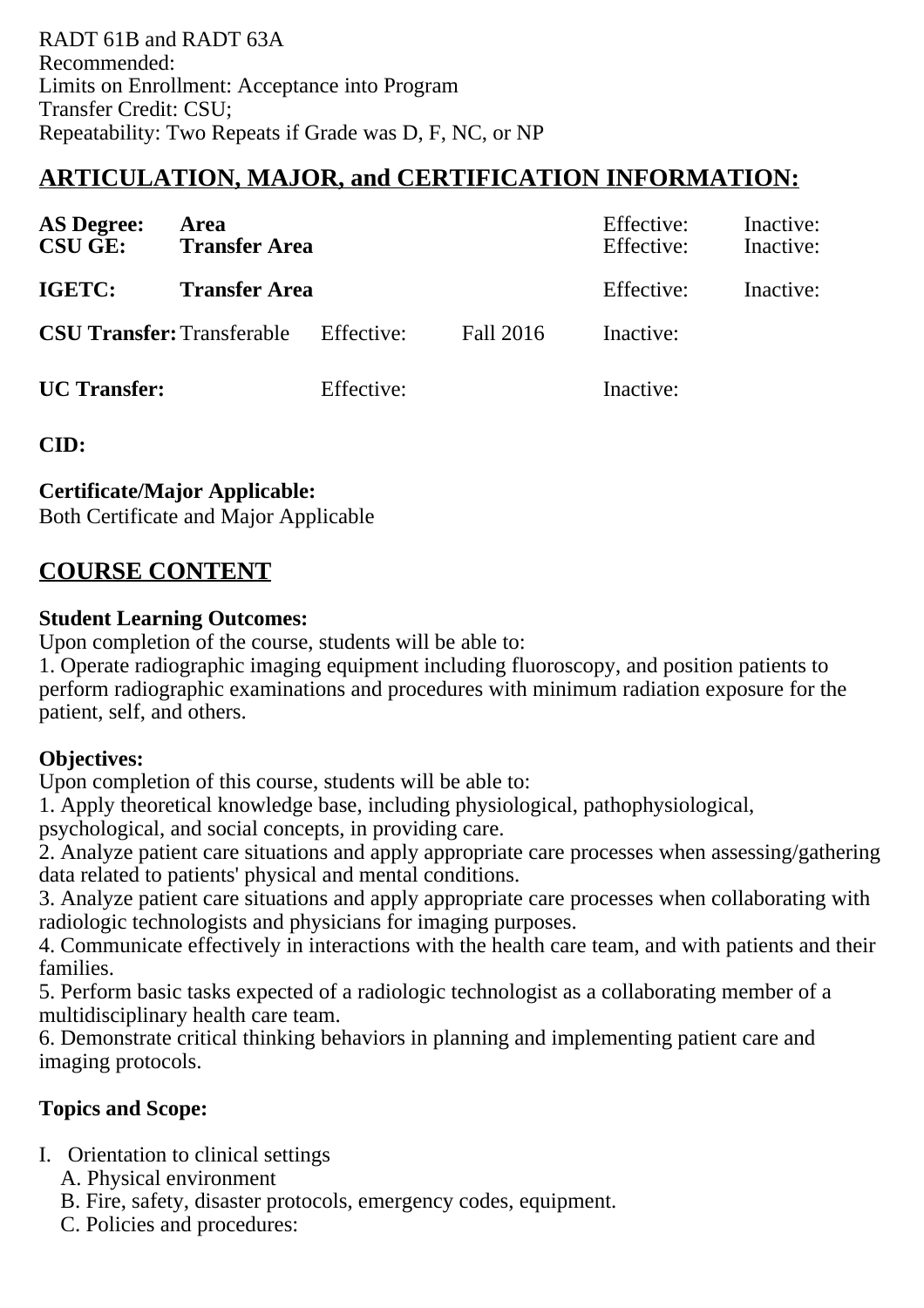- 1. computer systems
	- a. digital imaging
	- b. health information system
- 2. Documentation with regards to imaging procedures
- 3. Health Insurance and Portability Assurance Act (HIPAA)
- II. Assignment procedures
	- A. Room schedule
	- B. Rotation details
- III. Preparation for patient care
- IV. Error prevention
	- A. Image analysis
	- B. Critical thinking
	- C. Evaluation of image quality
- V. Code of Ethics
- VI. Patient Rights
- VII. Standard and special infection control procedures
- VIII. Physical assessments to individual patients
	- A. Current medical problems
	- B. Potential complications
- IX. Recognizing and supporting patients' coping strategies
- X. Management of imaging procedures
	- A. Routines and protocols for procedures
	- B. Patient supervision
	- C. Rountines and protocols for fluoroscopic procedures
- XI. Radiation Protection
	- A. Patients
	- B. Self
	- C. Others
	- D. As Low As Reasonably Achievable (ALARA)
- XII. Competencies
	- A. Five mandatory:
		- 1. Gastrointestinal or Barium Enema
		- 2. Spine, including sacrum and coccyx
		- 3. Ribs, Gallbladder, Upper Gastrointestinal (UGI),
	- B. Two elective
		- 1. Ribs
		- 2. UGI
		- 3. Cystogram
- XIII. Basic tasks of a radiologic technologist
	- A. Skill performance
	- B. Equipment use
	- C. Documentation

# **Assignment:**

- 1. Five mandatory competencies: GI or BE, Spine
- 2. Two elective competencies from the following list: UGI, ribs, cystogram
- 3. Completion of 310 clinical hours
- 4. Completion of final clinical evaluations
- 5. Eight bi-weekly progress reports (not-graded)